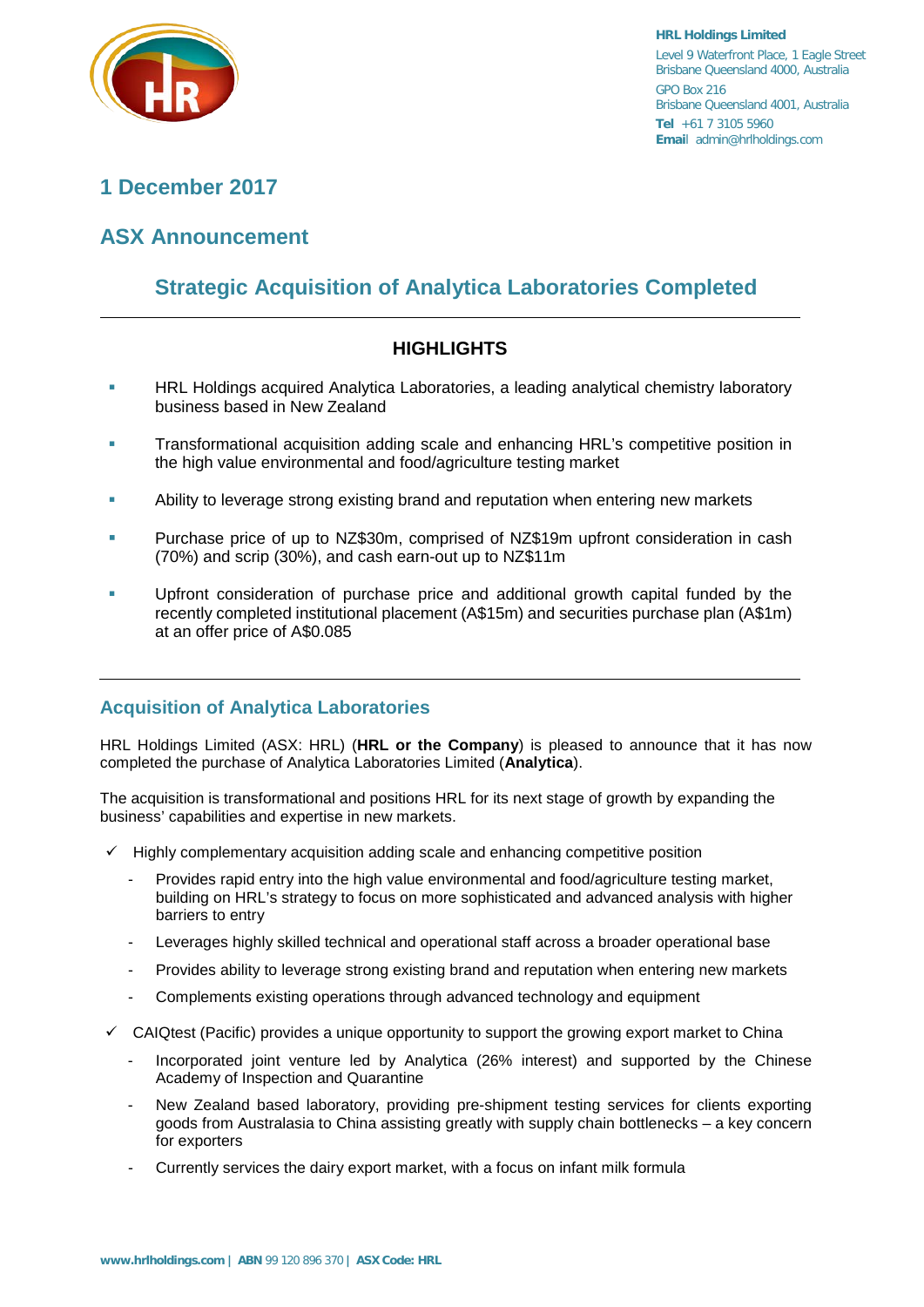

- CAIQtest (Pacific) developed a first mover advantage by achieving accreditation with the Chinese National Accreditation Service (August 2017) for a broad dairy testing scope – now providing services to commercial dairy exporters

#### **Acquisition Details**

In consideration for 100% of the share capital of Analytica, HRL will pay a purchase price of up to NZ\$30m to the vendors of Analytica (**Analytica Vendors**).

The purchase price is broken down as follows:

- $\triangleright$  NZ\$13.3m upfront cash which has now been paid;
- ▶ NZ\$5.7m upfront HRL scrip consideration, representing 60,951,485 HRL shares, subject to a 2-year escrow period; and
- $\triangleright$  Up to NZ\$11m cash earn-out consideration, based on the following criteria:
	- o Analytica business to achieve 12-month post-settlement EBITDA in excess of NZ\$3m;
	- o Analytica Vendors to receive a 6x multiple on each NZ\$1 of EBITDA greater than NZ\$3m, up to a maximum earn-out consideration of NZ\$11m; and
	- o 50% of earn-out is payable 12 months post-settlement, and 50% in 12 equal monthly instalments thereafter.

The payment of the earn-out consideration is also contingent on the Analytica Vendors providing ongoing services for a minimum of 2 years post-settlement.

### **About Analytica**

Analytica is a privately owned, New Zealand-based analytical chemistry laboratory business specialising in mass spectroscopy analysis to the milk, honey, drugs of abuse and environmental markets.

Analytica has a strong competitive position in high-end environmental and food/agricultural testing markets with industry leading customers/partners. Key features include:

- Market leader in honey testing in New Zealand, both among industry organisations and producers/distributors
- $\checkmark$  Dominant position in the liquid milk analysis and food origin testing, via strategic alliance with market leading partners
- $\checkmark$  Strong and growing exposure to the environmental testing and methamphetamine property screening market with the recent launch of innovative testing services

Analytica has approximately 70 highly skilled technical and operational laboratory staff, and forecasts to deliver revenue of approximately A\$11m and EBITDA of approximately A\$4m in FY18.

### **Institutional Placement and SPP**

#### **Institutional Placement**

To fund the upfront cash consideration of the Analytica acquisition price, HRL undertook a share placement raising A\$15m, issuing 176,500,000 shares at a price of A\$0.085 (**Placement**).

The Placement was strongly supported by domestic and international sophisticated and institutional investors. Following shareholder approval of the Placement at the AGM 23 November 2017 the Placement was settled on 28 November 2017.